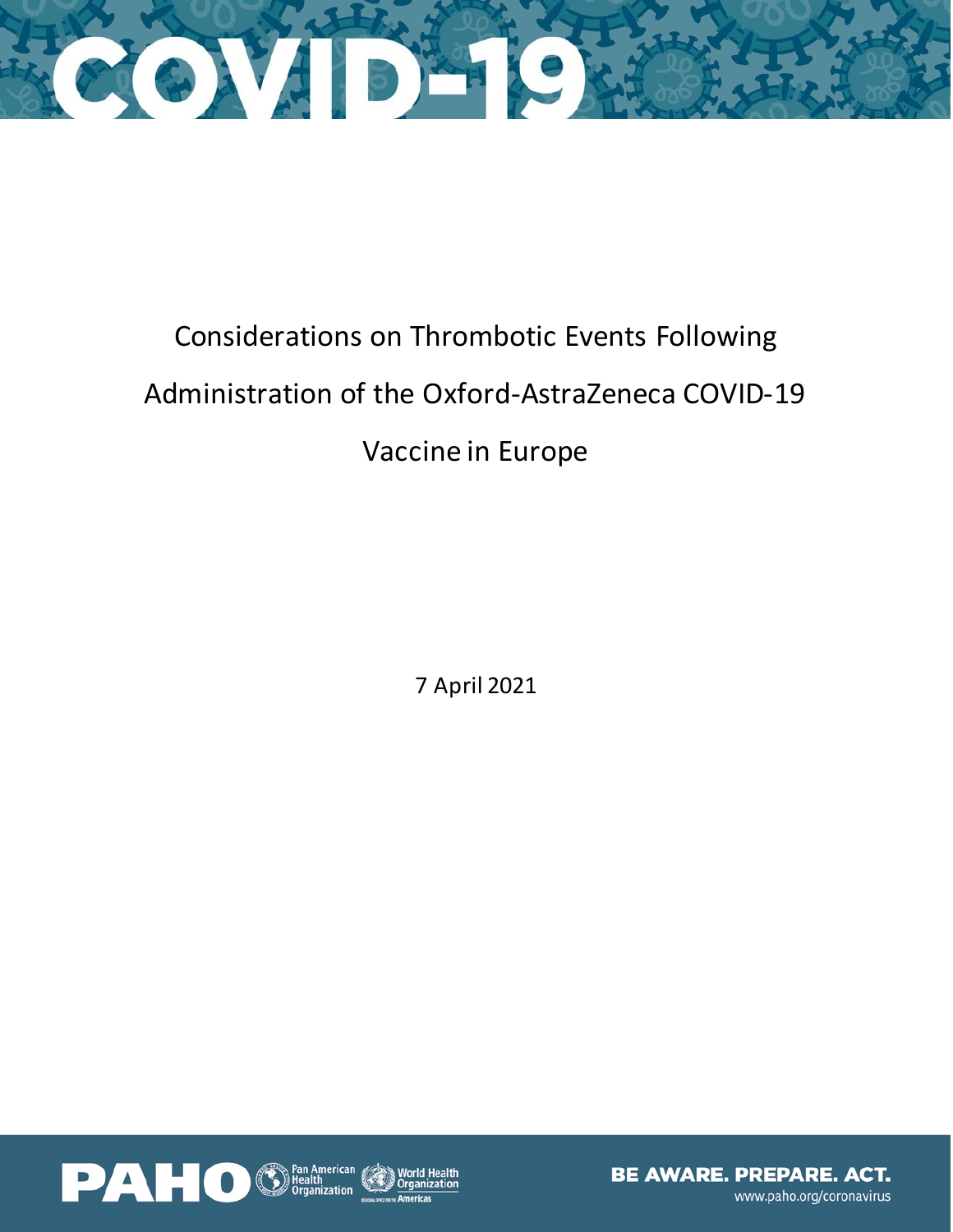In vaccination campaigns such as the current one for COVID-19, it is customary for countries to report potential adverse effects following immunization.While this does not necessarily mean that such events are related to the vaccination itself, they must be investigated. It also shows that the surveillance system is working and that effective controls are in place. The World Health Organization (WHO) is in regular contact with the European Medicines Agency (EMA) and other regulatory authorities around the world to obtain the most recent information on the safety of all COVID-19 vaccines.

The Pan American Health Organization (PAHO) is issuing this communiqué in response to the information circulating about potential risks associated with use of the COVID-19 vaccine developed by AstraZeneca and Oxford University, in light of the reports of events in several European countries.

- As of 17 March 2021, there were reports in Europe of coagulation disorders potentially related to administration of the Oxford-AstraZeneca vaccine. In response to those reports, some European Union countries temporarily suspended use of the AstraZeneca COVID-19 vaccine as a precautionary measure.
- Both the COVID-19 Subcommittee of the WHO Global Advisory Committee on Vaccine Safety (GACVS) and the Pharmacovigilance Risk Assessment Committee (PRAC) of EMA have been carefully assessing the available safety data on the Oxford-AstraZeneca vaccine.
- As of today, there is no evidence of a problem related to specific lots of the vaccine or particular manufacturing facilities.
- For the moment, GACVS and PRAC have concluded that the vaccine is not necessarily associated with an increase in the overall risk of blood clots (thromboembolic pulmonary and deep vein thrombosis events).
- On 24 March, PRAC recommended that section 4.4 of the technical specifications (special warnings and precautions for use) be updated with a description of the events, an indication that the cases reported had occurred primarily in women under 55, and a recommendation for a pre-vaccination risk-benefit analysis of people at risk for thromboembolic events (e.g., use of oral contraceptives, a history of previous events, etc.). It also recommended ruling out COVID-19 infection as a causal event.

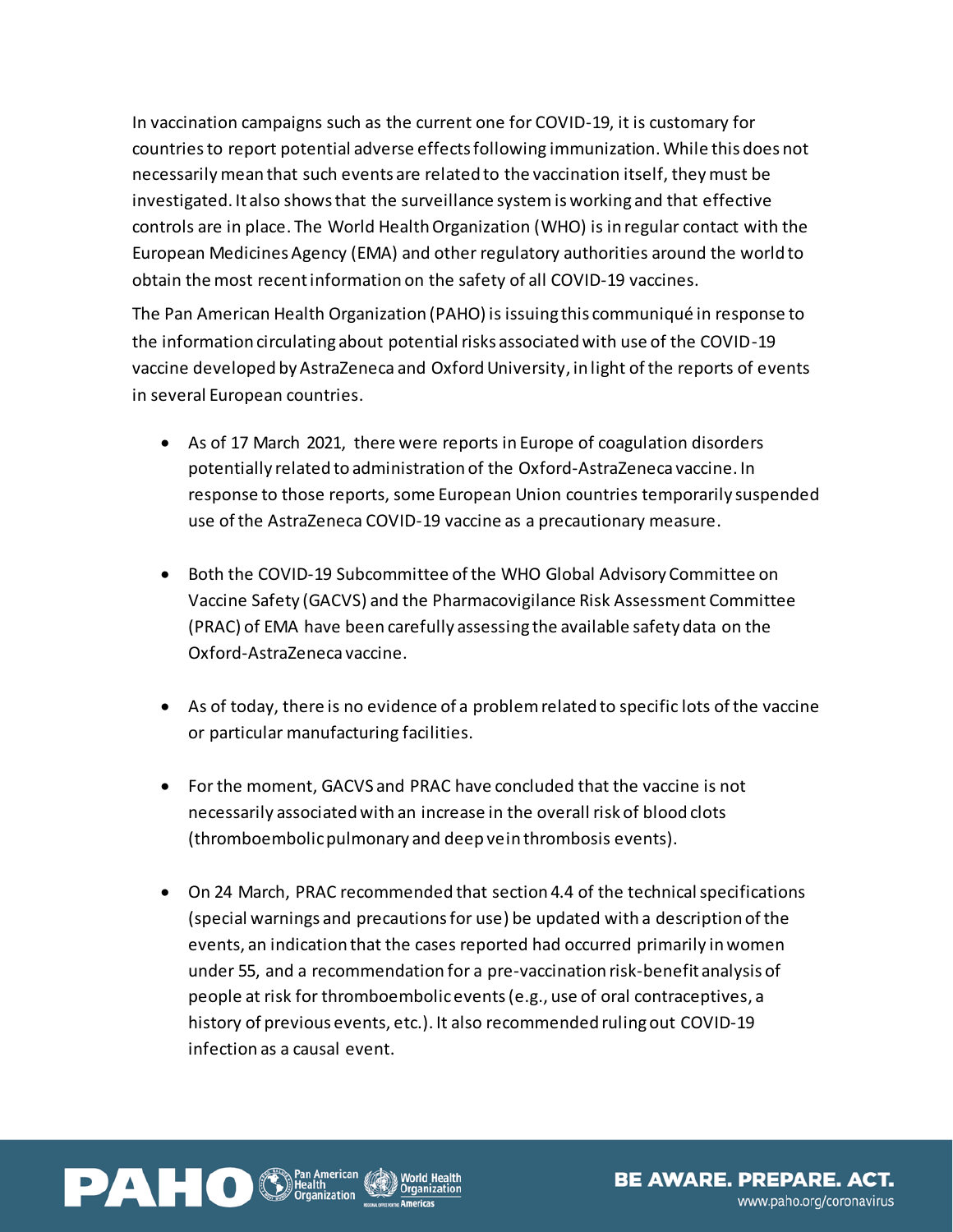- At the EMA's request, AstraZeneca issued a note to professionals that underscored the positive benefit-risk balance and at the same time informed them about the reports of cases of thrombocytopenia and rare thrombotic phenomena, alerting professionals to identify related signs and symptoms.
- On 7 April, PRAC issued a new bulletin based on the evaluation of 62 cerebral venous sinus thrombosis (CVST) events and 24 splanchnic vein thrombosis (SVT) events reported to spontaneous notification systems in a total population of approximately 25 million people vaccinated with the Oxford-AstraZeneca vaccine. As of that date, most cases had occurred in women under 60 years of age, within two weeks after vaccination. Taking into account all evidence available to date, PRAC decided that these very rare coagulation events should be included in the information on Vaxzevria (the new name for Oxford-AstraZeneca's COVID-19 vaccine). As of 4 April, in a total vaccinated population of 34 million, 169 cases of CVST and 53 of SVT had been reported in Europe; however, PRAC confirmed that the overall benefit-risk ratio for the vaccine remains favorable.
- Also on 7 April, based on the information it had considered, GACVS emphasized that although it is possible that these events could be linked to the vaccine, this has not been confirmed and additional specialized studies are needed in order to better characterize the possible association between vaccination and risk factors.
- Based on information previously issued by the EMA, on 29 March, Canada's National Advisory Committee on Immunization proposed that the Public Health Agency of Canada suspend use of the Oxford-AstraZeneca vaccine in people under the age of 55. Some European countries have imposed age-related restrictions, but others are continuing its use in the adult population.
- Based on the available information, WHO and the EMA currently considerthe benefits of the Oxford-AstraZeneca COVID-19 vaccine to outweigh its risks, given the risk of morbidity and mortality from COVID-19, and recommend that vaccinations continue.
- The aforementioned committees continue tomeet and review supplementary data in order to issue further recommendations. This communiqué will be updated as new evidence and conclusions from the current assessments emerge.

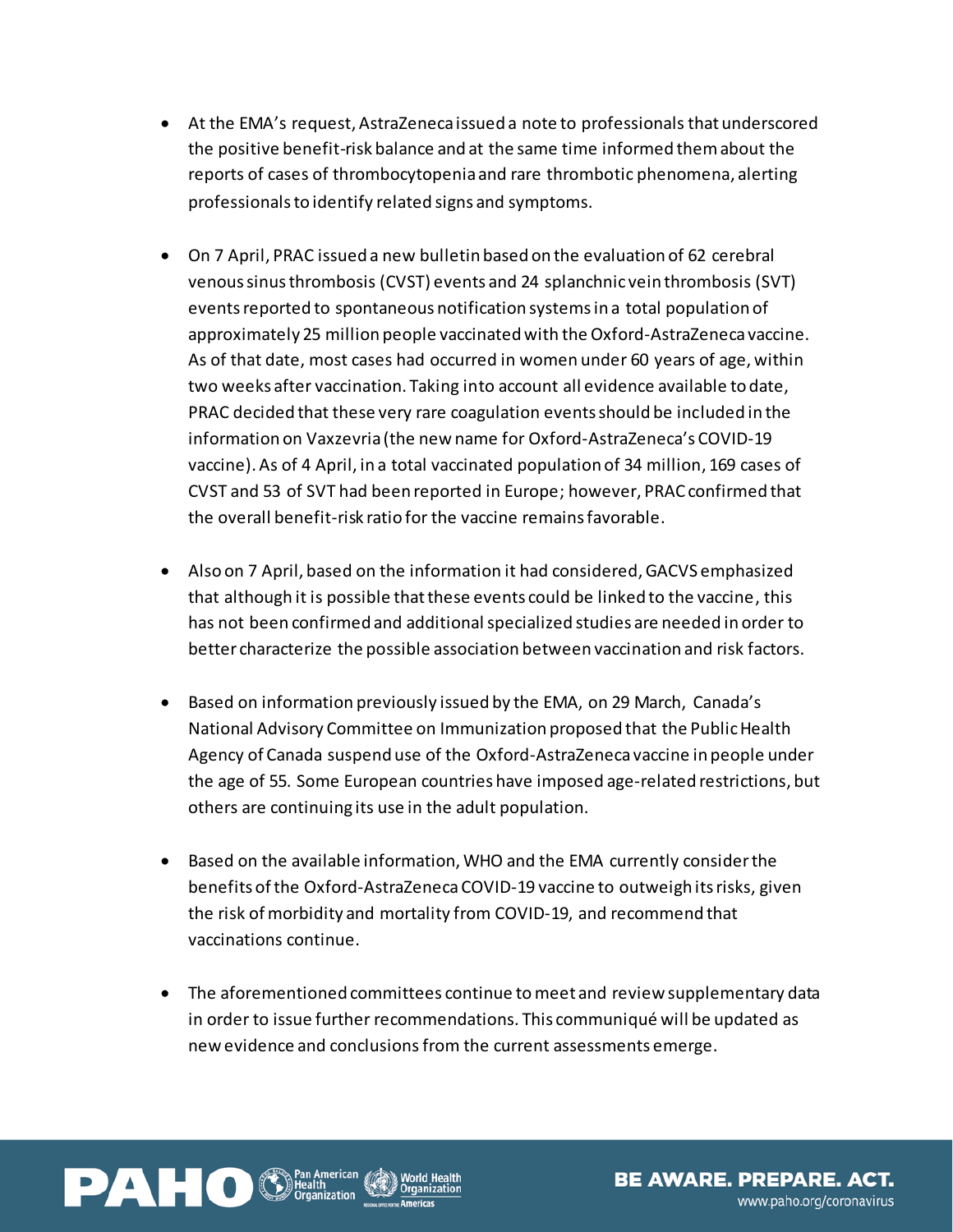**Recommendations:** 

- **Considering that the benefits of the vaccine outweigh the risks, PAHO recommends that all countries continue using the Oxford-AstraZeneca vaccine to fight COVID-19 while the above-mentioned events are investigated. It furthermore recommends that the safety of all COVID-19 vaccines be monitored and that the reporting and investigation of presumed adverse events be encouraged.**
- **Patients should seek immediate medical care if (especially within 4 to 20 days following vaccination) they have difficulty breathing, chest pain, inflammation in the legs, persistent abdominal pain, neurological symptoms (including persistent and severe headaches or blurred vision), or small spots of blood under the skin beyond the injection site.**
- **Following PRAC guidelines, it is important to emphasize the importance of seeking a specialist for rapid treatment of these events in order to facilitate recovery and prevent complications.**